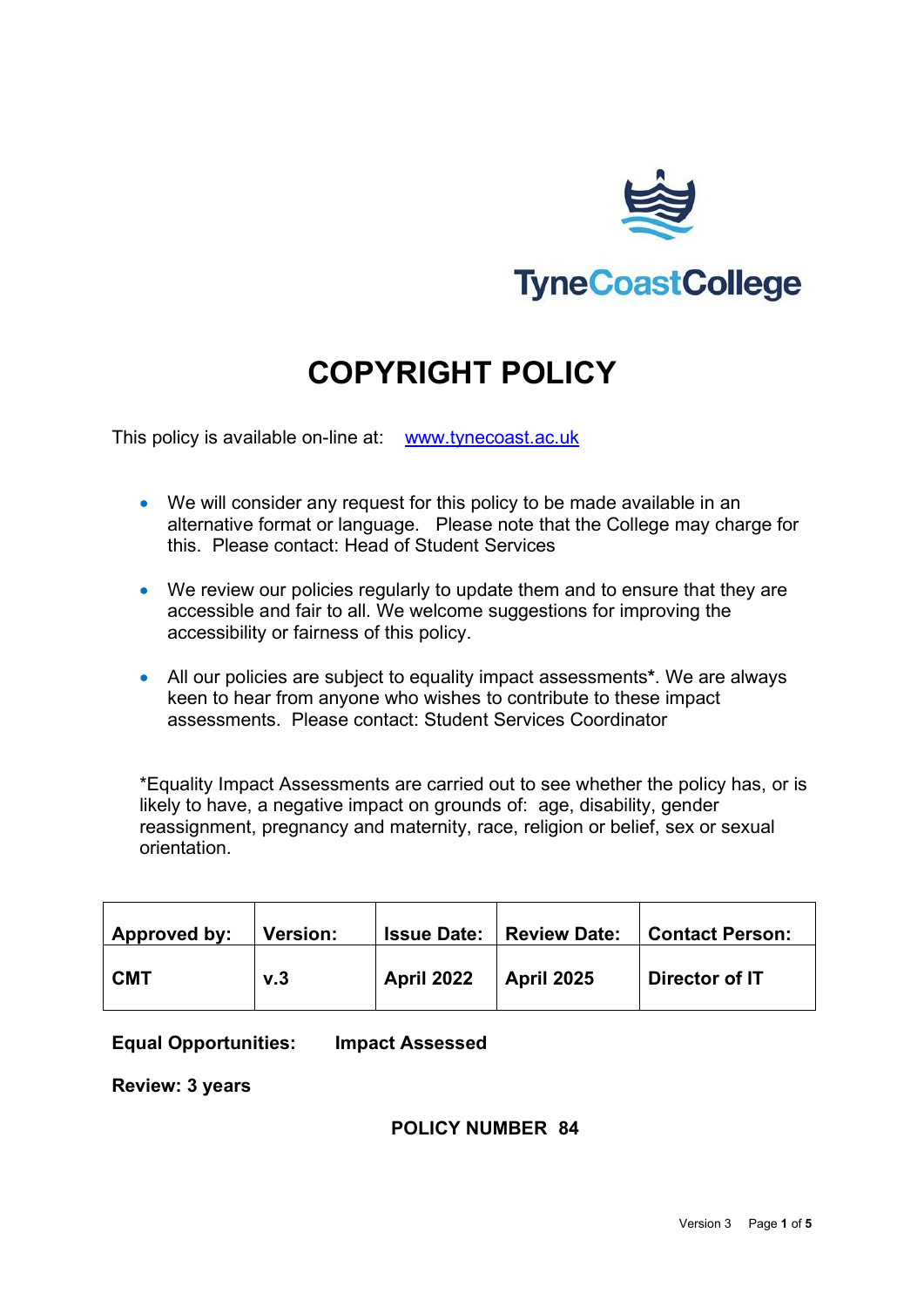# **COPYRIGHT POLICY**

## **1. Policy Statement**

The use of third party materials in the creation of teaching and learning materials is a daily occurrence in Further Education and has to be dealt with as quickly and legally as possible.

It is recognised that only the person who created the original work, or their designated agents, has the right to allow copies of the work to be made, issue copies to the public, rent or lend copies, perform, show or play the work to the public, communicate the work to the public or make an adaptation of the work.

The Copyright, Designs and Patents Act defines these rights in law, breach of the act is punishable by up to a £50,000 fine and a 10 year prison sentence.

#### **2. Scope**

This Policy covers all use of third party materials on College premises, or used by employees of the College whilst carrying out their duties. This includes, but is not limited to: text, images, sound, music, moving images and broadcasts.

Computer software is outside of the scope of this policy and is discussed in detail in the Control of IT Software & Hardware Policy.

#### **3. Legislation**

• Copyright Designs & Patents Act 1988

#### **4. Responsibilities**

Everyone has a responsibility to give full and active support for the Policy by ensuring:

- 4.1.The Policy is known, understood and implemented
- 4.2.Behaviour not in accord with the Policy is challenged.

Within this general responsibility there are some specific responsibilities:

4.3.The Director of IT, for the effective implementation of the Policy.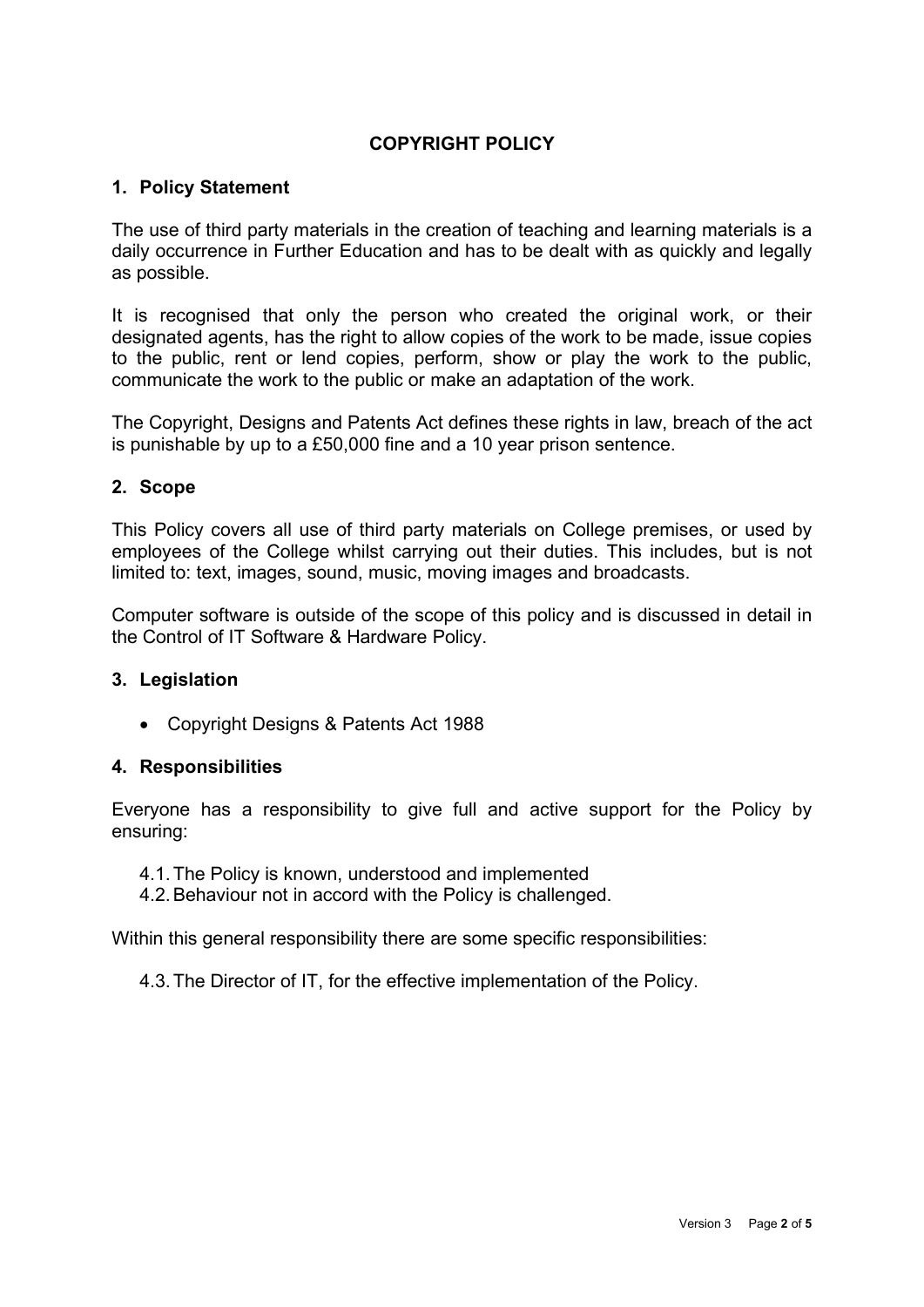# **5. Actions to Implement and Develop Policy**

- 5.1.All members of staff and students are required to abide by the license agreements and terms and conditions associated with any third party materials or works.
- 5.2.Where no specific agreement or licence exists it should be assumed that no right exists for the College to make, issue, show, perform, communicate or adapt the work in question.

#### 5.3.Literary Works

- 5.3.1. Includes printed works, in all media, hardback, paperback, newspapers and electronic, regardless of platform by which it is distributed or viewed.
- 5.3.2. The College has in place agreements which allow:
	- The copying, by any means, of up to 5%, or one chapter of text to make sufficient copies for each member of a class undertaking a course of study.
	- A list of titles and websites cover by under this agreement can be found on the CLA website<http://permissions.cla.co.uk/titlesearch.html>
	- Copying and scanning from a selected list of newspapers, allowing the creation of up to 250 copies of an article.

## 5.4.Broadcasts

- 5.4.1. Includes any works transmitted via a broadcast network, including Freeview, satellite and cable television, and radio.
- 5.4.2. The College has in place agreements which allow:
	- Recording, storing and distribution of programmes broadcast by the BBC, ITV, Channel 4, Channel 5, all Freeview stations, National Geographic, Discovery Channel and Open University
	- The use of "catch up" and on-demand services for the above broadcasters
	- Publication of recordings of the above broadcasters via the VLE for access by registered students
- 5.4.3. All copies of recordings must be labelled to show: date of recording, name of broadcaster, programme title and the following statement "*This recording is to be used only for educational and non-commercial purposes under the terms of the ERA Licence*"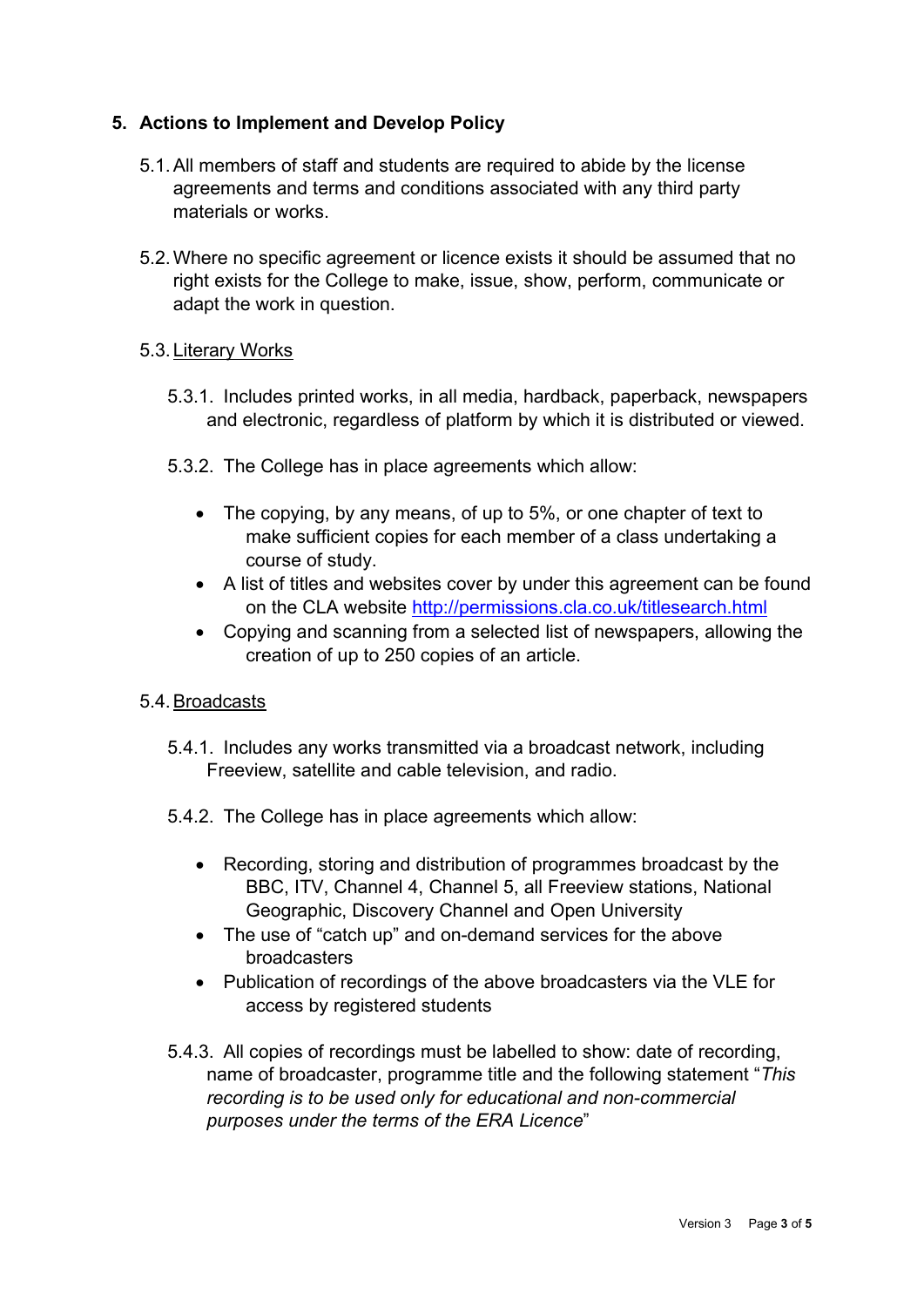5.4.4. Recordings cannot be made available to learners outside of the UK.

#### 5.5. Music

- 5.5.1. Includes the playing of all music within the College, including background music in offices, classrooms, and public spaces.
- 5.5.2. The performance of musical work for the purposes of instruction is permitted. This does not include any performance where members of the public, including parents, are present.
- 5.5.3. The College is licenced for the playing of background music in the following areas:
	- Gymnasium
	- Refectories
	- Hairdressing Salons
	- Learner Breakout Zones
	- Offices & staffrooms
- 5.5.4. Specific licences are required for any performances where an entry fee is charged, the Director of IT should be contacted for advice prior to the performance being arranged.
- 5.5.5. The transfer of music from one media to another, including the VLE, is not allowed.

## 5.6.Images

- 5.6.1. Includes photographs, illustrations, graphics, cartoons, collage, drawings and plans.
- 5.6.2. The copying and use of images, including those obtained from the internet, should only be carried out with explicit permission of the copyright owner. This includes images located via search engines such as Google Images
- 5.6.3. Images included in literary works that are subject to agreements describe in section 5.3 can be copied within the constraints of those agreements.

## 5.7.Film

5.7.1. The showing of film for the purposes of instruction is permitted, provided that the instruction is for non-commercial purposes.